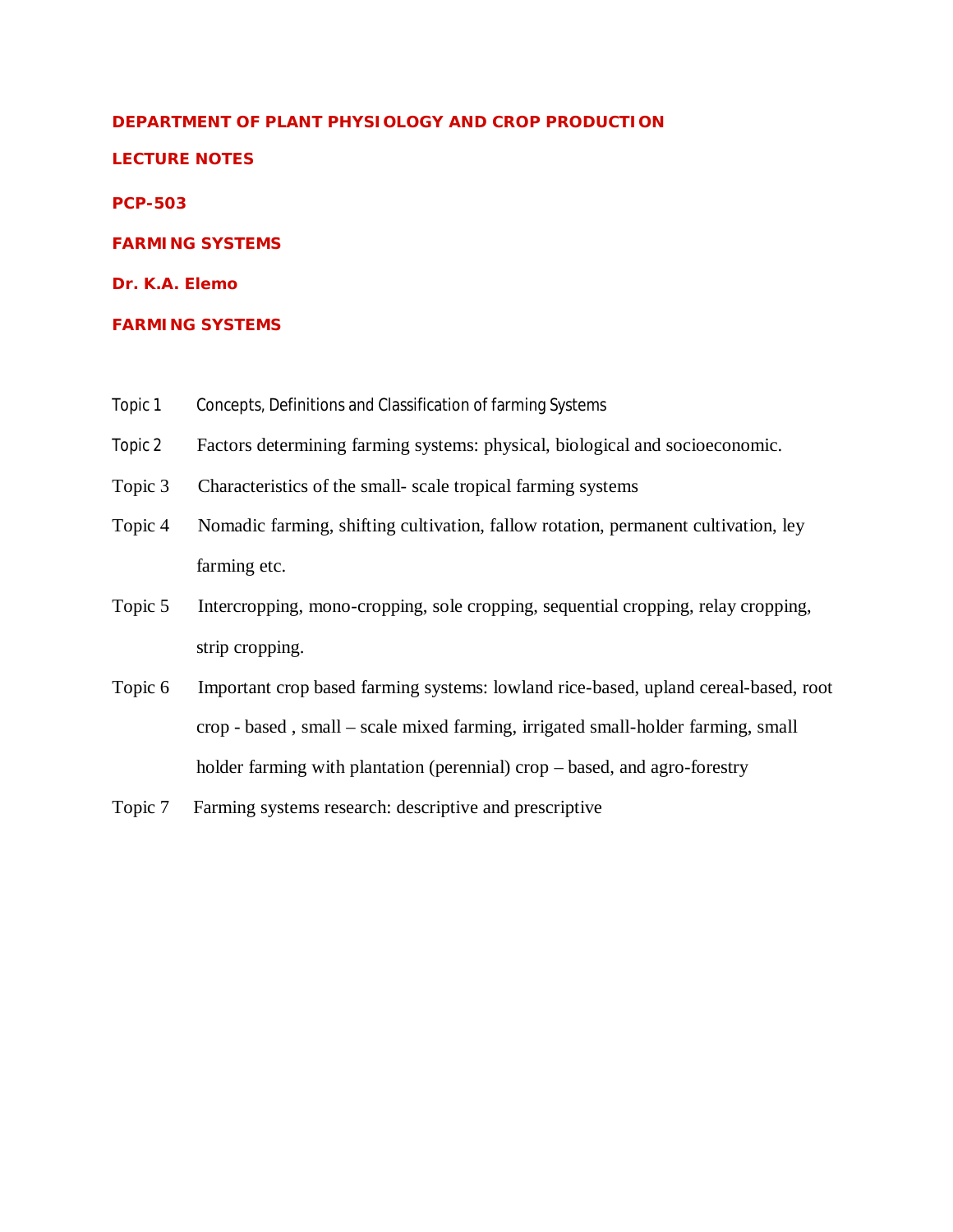# **Concepts, Definitions and Classification of Farming Systems**

A system is a set of inter-related, interacting and interdependent elements acting together for a common purpose and capable of reacting as a whole to external stimuli. It is unaffected by its own output and it has external boundaries based on all significant feed backs.

Farms are systems because several activities are closely related to each other by the common use of the farm labour, land and capital, by risk distribution and by the joint use of the farmer's management capacity. The analysis of farms is quite important to the subject of development. Relevance of the farming systems approach: Choosing policies for agricultural development requires the use of information about the existing farming situation. A farming system results from a complex interaction of interdependent and interrelated components of elements that bear upon the agricultural enterprises of the rural household. At the center is the farmer who takes decision in an attempt to achieve his aspirations, goals and desired objectives within the limits of technologies available to him. He uses inputs to get outputs in response to the technical elements which is the natural resource endowment in any given location restricting what the farming system can be. The human element provides the framework for development and utilization of a particular farming system.

## Definition of Farming system

Farming system is a unique and reasonably stable arrangement of farming enterprises that a household manages according to well defined practices in response to the physical, biological and socio-economic environment and in accordance with the household goals preferences and resources. These factors combine to influence the output and production methods. More commonalities will be found within system than between systems. Farming system belong to a larger system and itself can be subdivided into subsystems

## Characteristics of farms:

# *Goal orientation*

A farm is taken to be an organized decision-making unit in which crop and/or livestock production is carried out with the purpose of satisfying the farmers goals On large scale market production and profits are the main objectives whereas for the small-holder farmer who farm most of the tropics the farm is a multi-objective system to in providing food for the household, raw materials for building huts, accumulation of capital in form of animals or plantations and accumulation of wealth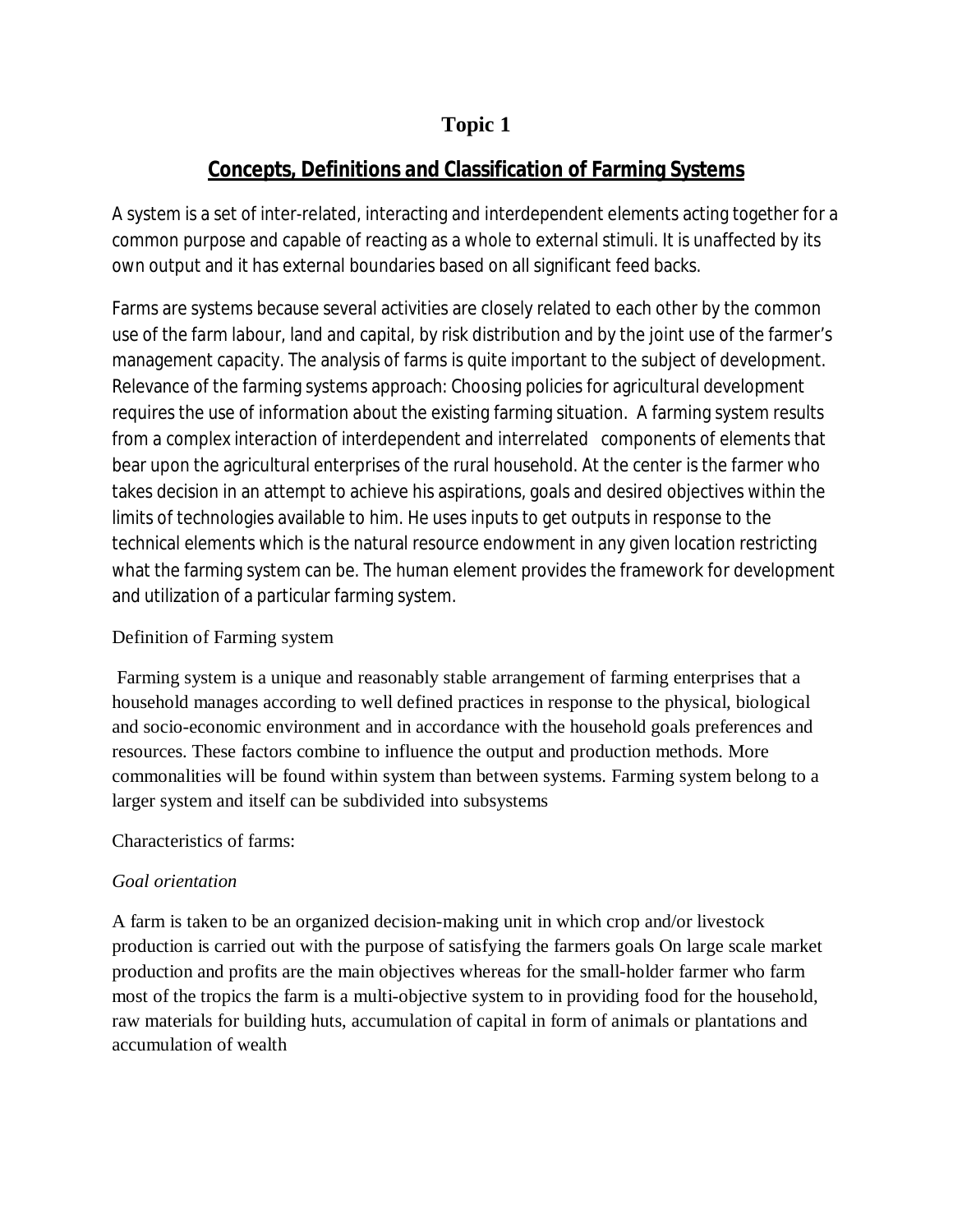#### *Boundaries*

The farm as a system has a boundary that separates the system from the environment. The system embraces all workers and resources (elements of the system) which are under the management of the farmer

Activities and their relations

Classification of farming system

Farm as a unit transfers input into agricultural output and which undergoes changes over time. In the process of adapting cropping patterns and farming techniques to the natural, economic and socio-political conditions of each location and the aims of the farmers, distinct farming systems are developed. For the purpose of agricultural development tit is advisable to group farms with similar structures into classes

#### Collecting

This is the most direct method of obtaining plant products. It includes regular and irregular harvesting of uncultivated plants. Hunting goes hand in hand with collecting. It is still being practiced to provide additional to the normal subsistence food supply. It is only in few cases like wild oilpalm in some parts of west Africa and gum Arabic in Sudan and wild honey in Tanzania that collecting is a major cash earning activity.

#### Cultivation

This class is more important than collecting.

#### *Classification according to type of rotation*

Cultivation alternates with an uncultivated fallow which may take the following forms Forest fallow made up of woody vegetation with trunks, a bush fallow comprising of dense wood without trunks 3. A savanna fallow comprising of a mixture of fire resistant trees and grasses and in which grasses are dominant 4. a grass fallow comprising grass without woody vegetation, Ley systems describes where grass is planted or establishes itself on previously cropped land. The grass is allowed to grow for some years and used for grazing. \wild and unregulated ley are common in the savanna. In regulated ley, the swards are established during the non cropping period. This is rare in the tropics but are found in some highlands (Kenya) and in LATIN America. Field systems occur where arable crops follow another and where established fieldsa are clearly separated from each other. System with perennial crops (field and tree crops)

#### *Classification according to the intensity of rotation between cropping and fallow period*

Considerable variation and degree of intensity exists between cropping and fallow period within one cycle. The symbol R is the number of years of cultivation divided by the length of the cycle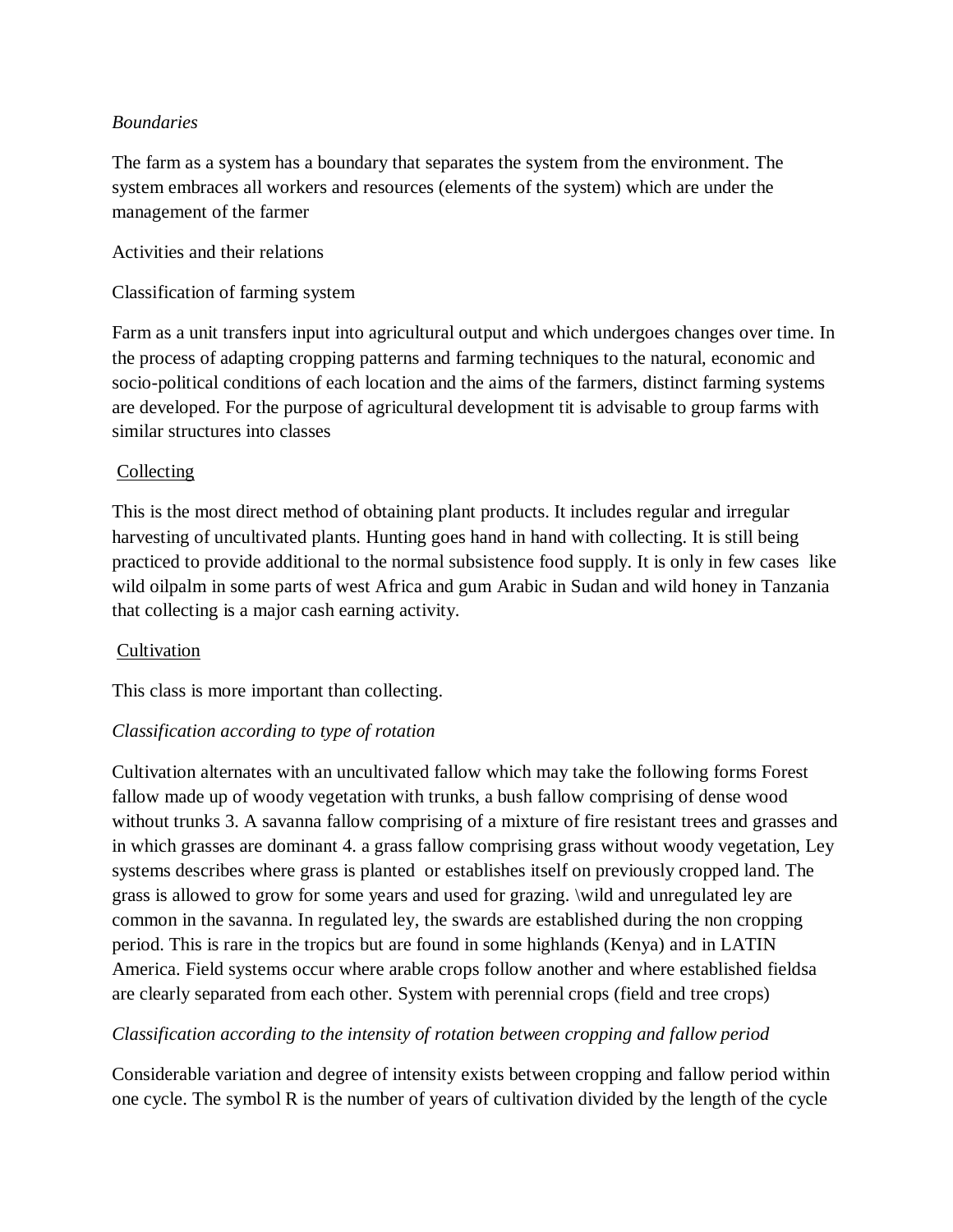of land utilization multiplied by 100. If 20% of available land in one holding is cultivated, then R is 20% The larger R becomes, the more stationary is farming. When  $is < 33\%$ , it is shifting cultivation : When  $R > 33\%$  and  $< 66\%$  it is Fallow systems: while it is permanent cropping when  $R > 66\%$ . Permanent cropping can again be classified according to the degree of multiple cropping. An R value of 150 would indicate that 50% of the area is carrying two crops a year. and three crops a year for a value of 300

## *Classification according to water supply*

This is in terms of whether it is irrigated farming or rain-fed farming

## *Classification according to the cropping pattern and animal activities*

This classification is according to the leading crops and livestock activities of the holdings. Each activity has different requirements as to climate, soils, markets and inputs e.g. coffee-banana holdings or rice-jute holdings

## *Classification according to the implement used for cultivation*

In different parts of the world, land is cultivated by methods that requires no implement or simple tools. In the Sahara desert nomads sow millet without fire-farming or soil preparation, shifting cultivators frequently sow in ashes without touching the soil. Rice growers in Thailand make use of water buffalo to trample on moist fields. The main divisions vary from hoe-farming or spade farming to farming with ploughs and animal traction to farming with ploughs and tractors

#### *Classification according to the degree of commercialization*

The 1970 World Census on Agriculture classified farms into three groups based on the destination of the agricultural output

1. Subsistence farming –if there is virtually no sale of crop and animal products,

2. Partly commercialized farming-- if more than 50% of the value of the produce is for home consumption

3. Commercialized farming--- If more than 50% of the produce is for sale.

## C. Grassland utilization

Low yields in grassland area of in the arid and semi-arid areas necessitated nomadic life, or semi-nomadic life, or development of ranching

1. Total nomadism – the animal owner do not have a permanent place of residence. They do not practice regular cultivation and their families move with the heards tended by herdsmen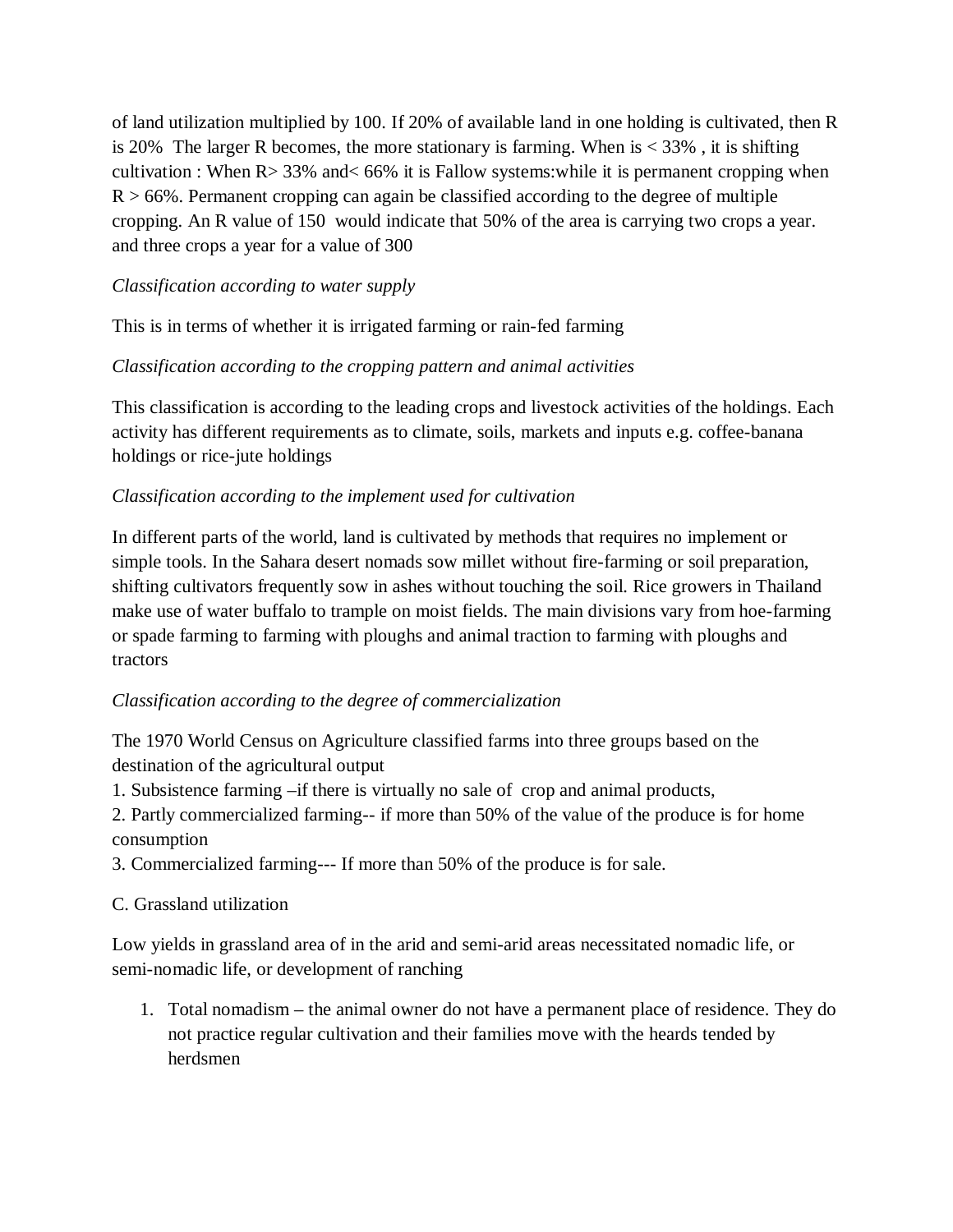2. Semi-nomadism where the animal owners have a semi-permanent place of residence near which supplementary irrigation is practiced. However they travel with their herds to distant grazing areas

Transhumance in which farmers with a permanent place of residence send their herds tended by herdsmen for long period of time to distant grazing areas

Partial nomadism is characterized by farmers who live continuously in permanent settlements with their herds remaining in the vicinity

Stationary animal husbandry occurs where the animals remain on the holding or in the village through the entire year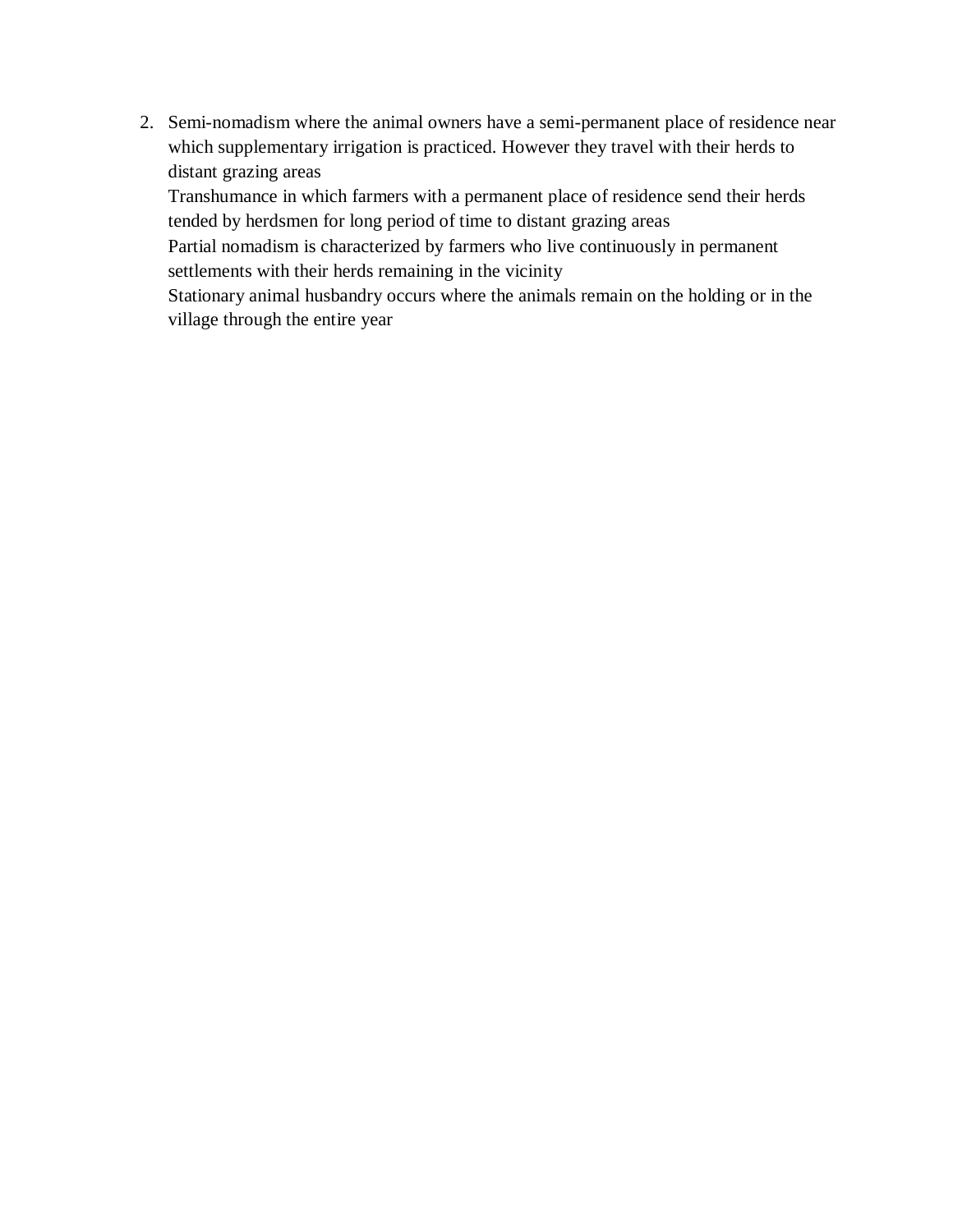# **Factors Determining Farming Systems: Physical, Biological and Socio-economic**

The determinants of farming system can be grouped into the natural and the socio-economic factors. The natural factors are comprised of the physical and the biological factors

I. Physical factors – These include All external conditions and influences affecting the life and development of an organism.

Climate

- Solar radiation
- Rainfall
- Temperature
- Relative humidity
- Wind

Soils

- Soil aeration and soil structure
- Soil reaction
- Soil fertility
- Supply of mineral nutrients
- Absence of growth-restricting substances

Topography – Position of farm on the toposequence

Physical structures

1. Biological factors

- Crops
- Livestock
- Weed
- Pests
- Diseases
- 2. Socio-economic Factors

Endogenous

- Family composition
- Health and nutrition
- Education
- Food preferences
- Risk aversion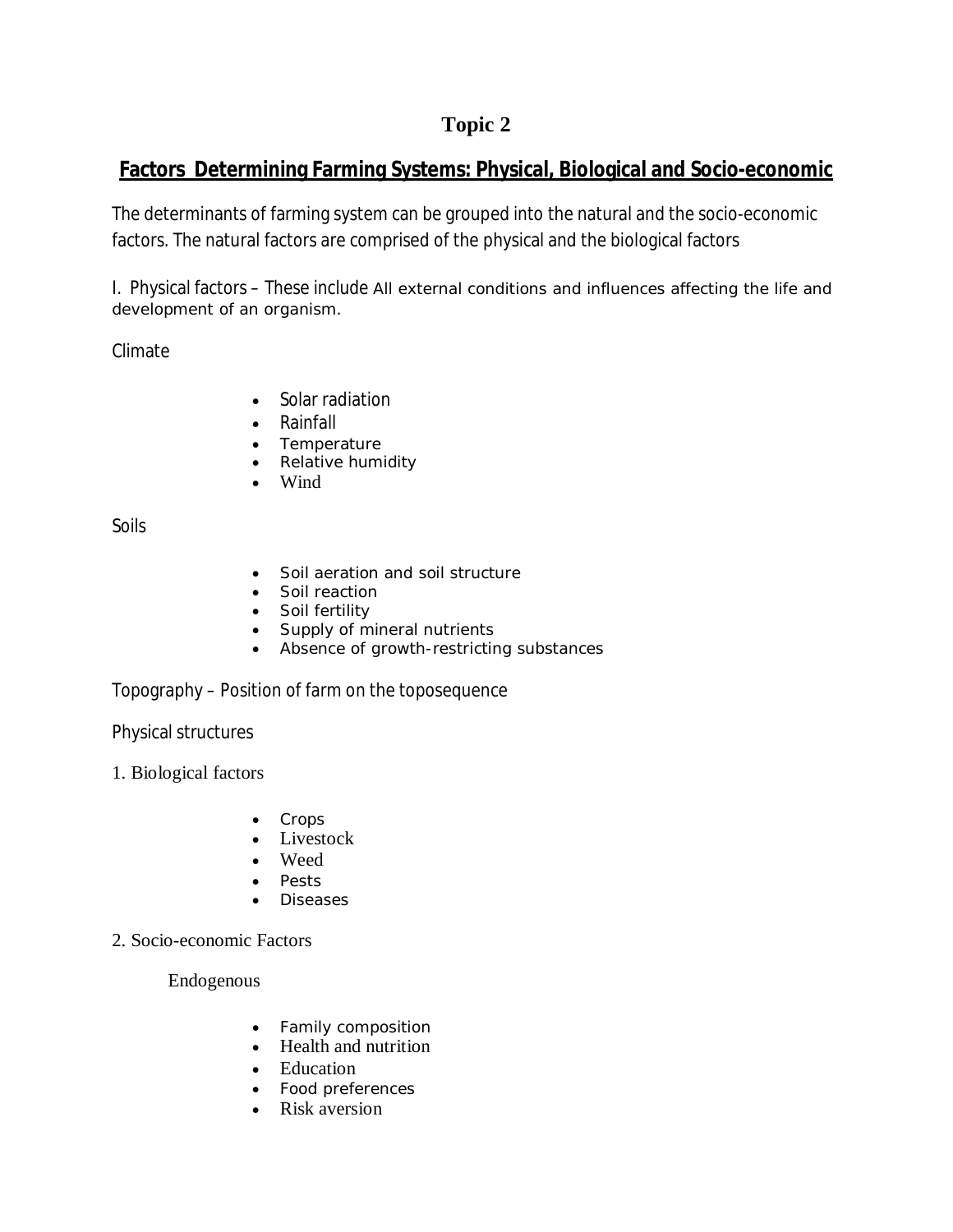- Attitude/goals
- Gender relations

## Exogenous

- Population
- Tenure
- Off-farm opportunities
- Social infrastructure
- Credit
- Markets
- Prices
- Technology
- $\bullet$  Input supply
- Extension
- Savings opportunities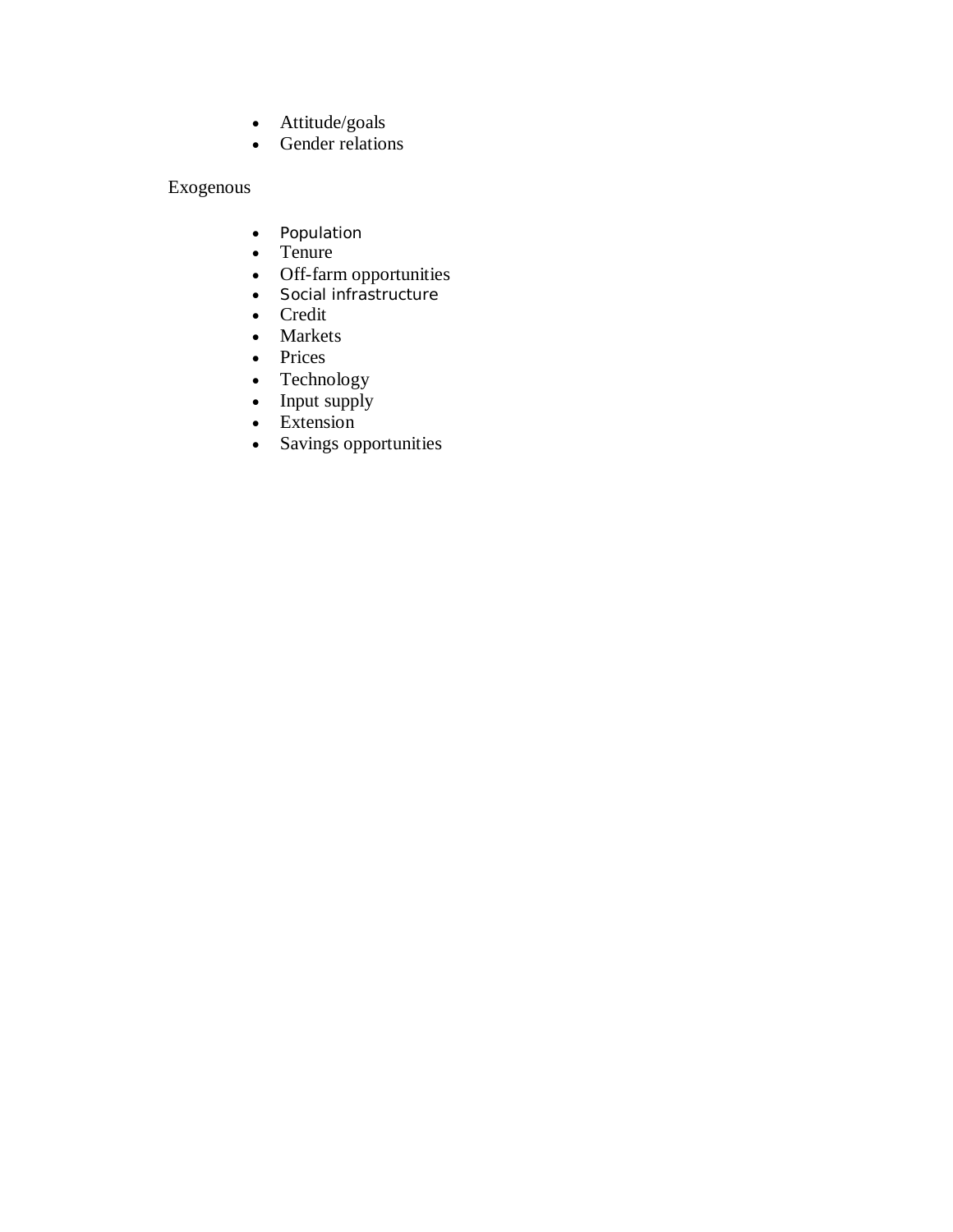## **Characteristics of the Small-Scale Tropical Farming Systems**

#### a) Very small farm size

Farm size is very small in the tropics. The mean farm size is often less than four hectares. Farms are generally smaller in the forest agro-ecological zone than in the savanna. It is relatively easier to clear savanna vegetation than that of the rain forest. Farm sizes are influenced by ecological and socio-economic factors. Increased human population results in smaller farms; an example is Taiwan where human the average farm size is 1.6 ha. There is flexibility of labour on small farms. It is easier to take decision on what is to be done. It may also be difficult for the extension and marketing agents to transmit knowledge since most farmers are on their own and are not organized into cooperatives. In Africa, experiences have shown that small farms could be more productive than large ones in the long run. As a result of small farm size, the use of tractor and their maintenance could be quite expensive. There is high cost of tractor equipment in Africa than in Europe because of shorter life span due to lack of spare parts and unskilled maintenance manpower.

b) Predominance of hand labour

Small scale farming is largely dependent on hand labour to about 60-80%. Animal power is about 20% while use of tractor is negligible..On most soils in the tropics water infiltration and low level of microorganisms are problems. With increased cultivation yield decreases from hand hoe>oxen>tractor. Tools utilized are usually inexpensive and readily available and the skill required are already there. There is no need for special training unlike in use of machines Disadvantages include problem of efficient utilization of the labour force. Timeliness of operation is a problem since the use of hand labour is time consuming. It also brings about drudgery.

c) Predominance of mixed cropping or intercroppig

Mixed cropping or intercropping is a widespread cropping practice in the tropics. It is only flooded rice and wheat that are not grown in crop mixture. The advantages include efficient utilization of environmental resources particularly when crops of different maturity cycle complement each other. Provision of favourable microclimate through shading.. Stability of yield as it minimizes risk against crop failure. It reduces erosion as well as preventing the spread of diseases and pests. It has high labour requirement than for sole crop and labour utilization is spread through the season. A major disadvantage is difficulty in mechanization of operations like weeding and harvesting.. Spraying of the lower growing component crop in the mixture is often difficult.

d) Priority for subsistence food crops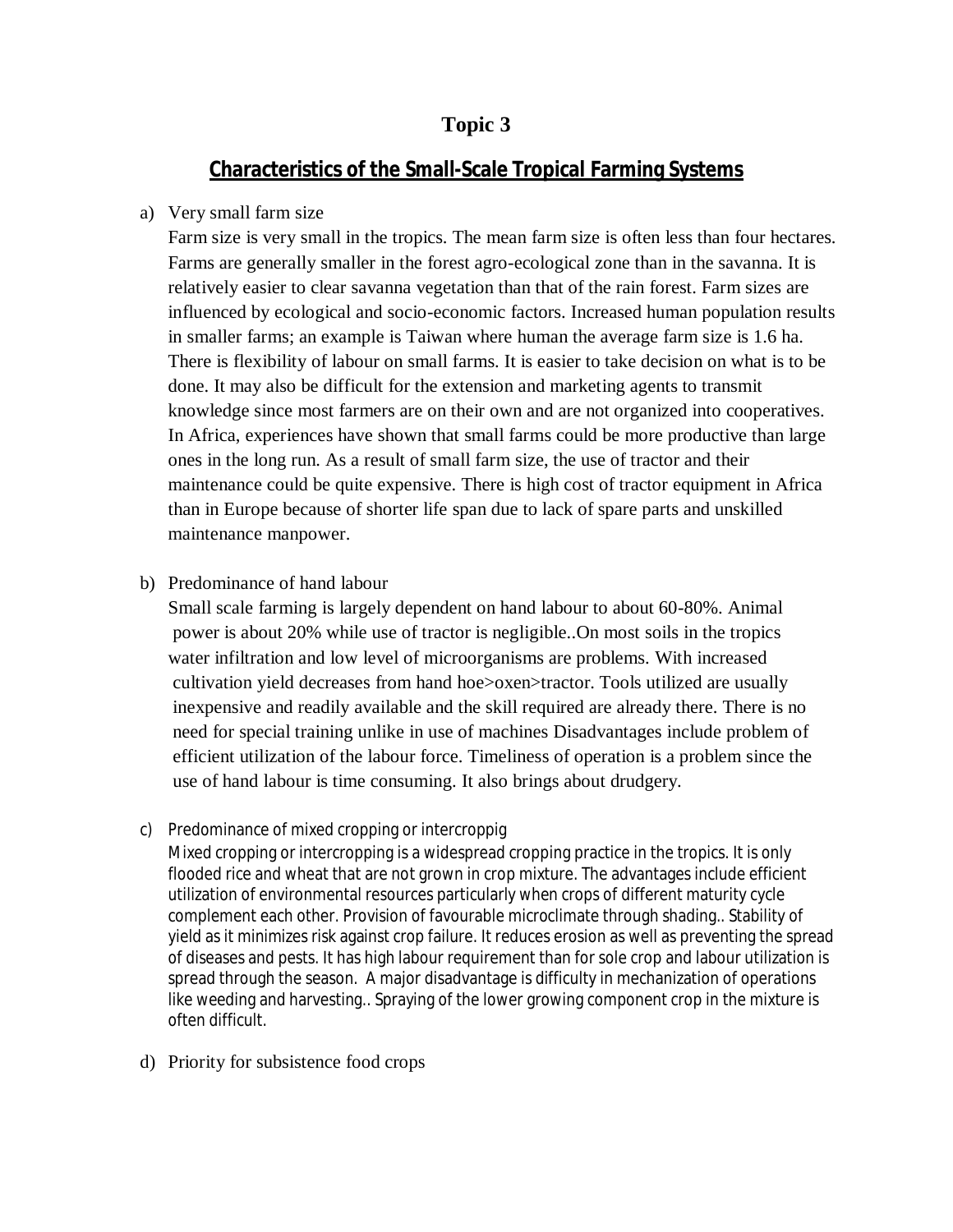It is characteristic to produce first food for home consumption before any consideration for cash crop. A food crop can become cash crop when produced in surplus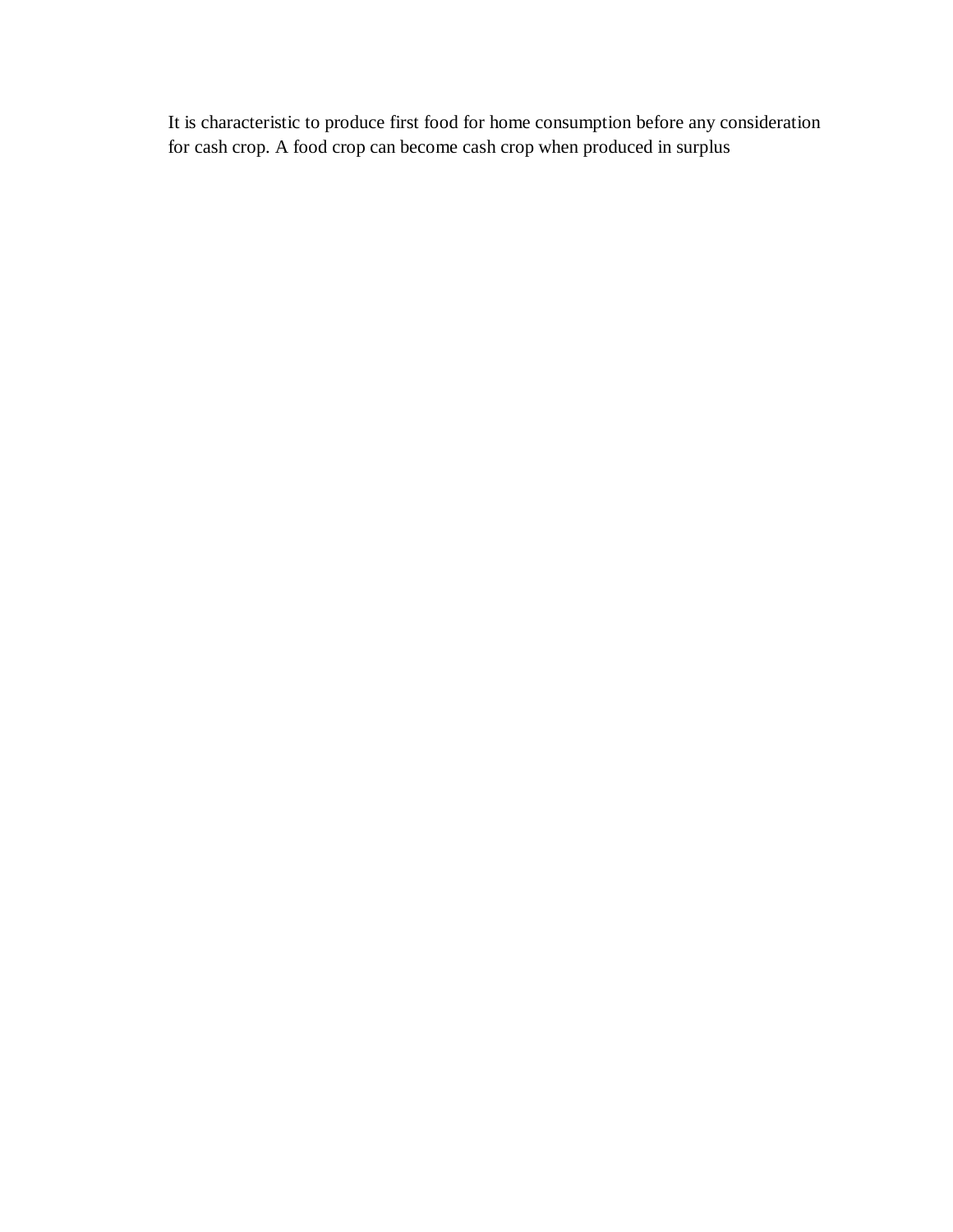# **Nomadic farming, Shifting Cultivation, Fallow Rotation, permanent Cultivation, Ley farming etc.**

Nomadic farming

- Definition
- Types of nomadic farming and geographic distribution
- General characteristics
- Examples
- Development path

Shifting Cultivation

- Definition
- Types of shifting cultivation and geographic distribution
- General characteristics
- Examples
- Development path

Fallow systems

- Definition
- Types of fallow systems and geographic distribution
- General characteristics
- Examples
- Development path

Ley systems

- Definition
- Types of shifting cultivation and geographic distribution
- General characteristics
- Examples
- Problem of the system
- Development path

Permanent cultivation

- Definition
- Types of shifting cultivation and geographic distribution
- General characteristics
- Examples
- Development path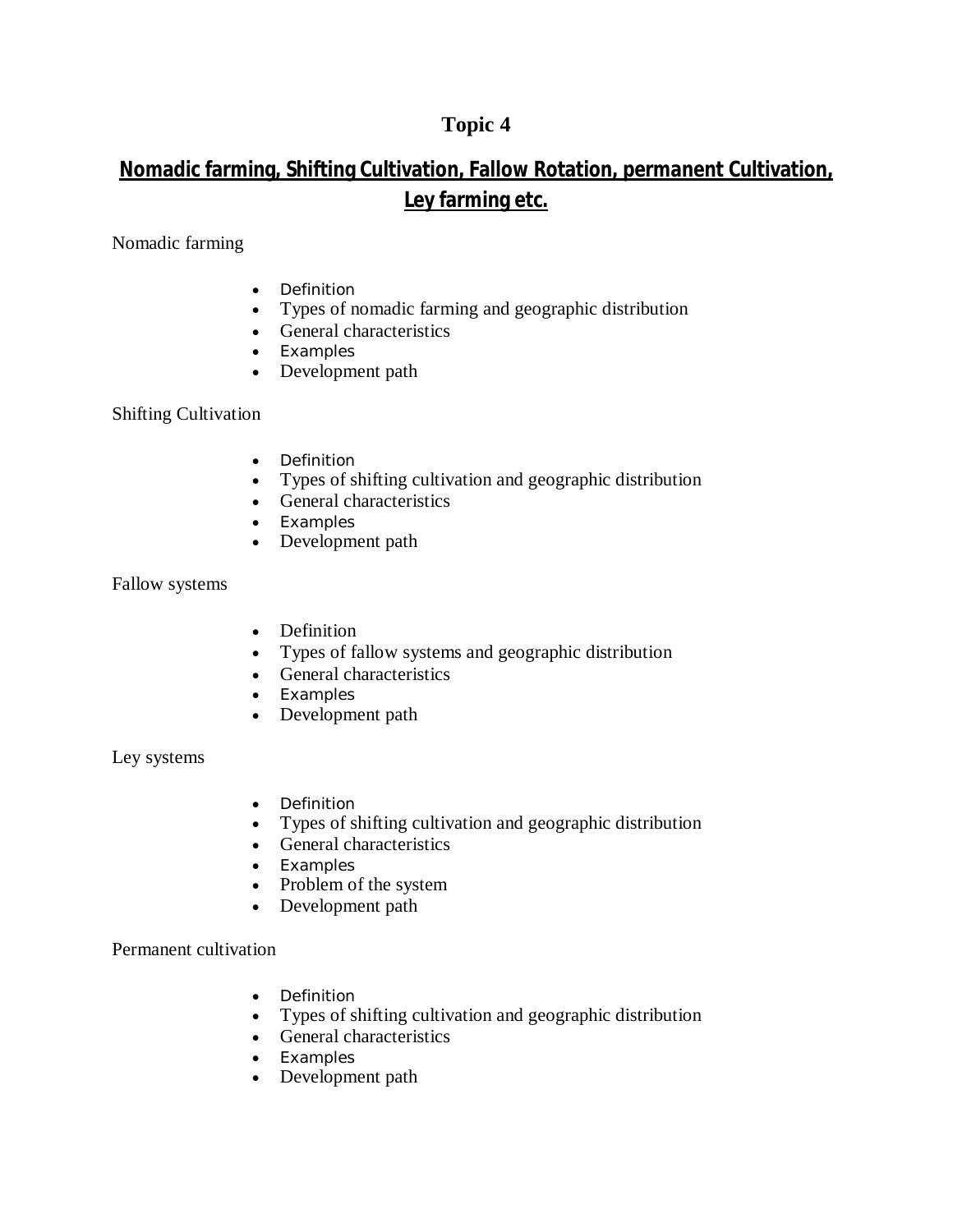# **Intercropping, Sole Cropping, Sequential Cropping, Relay Cropping,**

## **Strip Cropping etc.**

**Intercropping** - The cultivation of two or more crops simultaneously in the same field.

**Sole cropping** – Growing one crop alone in pure stand, either as a single crop or as a sequence of single crops within the year.

**Sequential cropping** – Growing two or more crops in a sequence, planting the succeeding crop after the harvesting of the previous one.

**Relay cropping** – Growing two or more crops in a sequence, planting the succeeding crop after the flowering but before the harvesting of the preceding crop.

**Strip cropping** - Growing two or more crops simultaneously in alternative plots arranged in strips that can be independently cultivated

**Adaptive research** - research designed to adjust new technologies to specific set of environmental conditions

**Basic research** - research undertaken to generate new understanding of systems and processes

**Commodity research** – research focused on the improvement of a particular commodity

**Component technology research** – disciplinary oriented research on specific physical and biological production factors.

**Cropping pattern** – the yearly sequence and special arrangement of crops on a given land area

**Crop rotation** – the practice of following the crop located on a particular site with a different crop the following season

**Farm** - any tract of land or waste consisting of one or two parcels devoted to the cultivation of plants and animals under the management of the owner or tenant. The cultivation of aquatic life forms can also be included in this definition. A farm is a productive unit whose primary objective is to increase productivity, profit and the well being of the farm household.

**Interdisciplinary** – is a multidisciplinary team whose members work jointly on a set of problems within a common framework and expected to cross disciplinary boundaries.

**Land equivalent ratio** - the land area needed under sole cropping to produce the same amount of crop yield as from one ha of intercropping. It is computed as: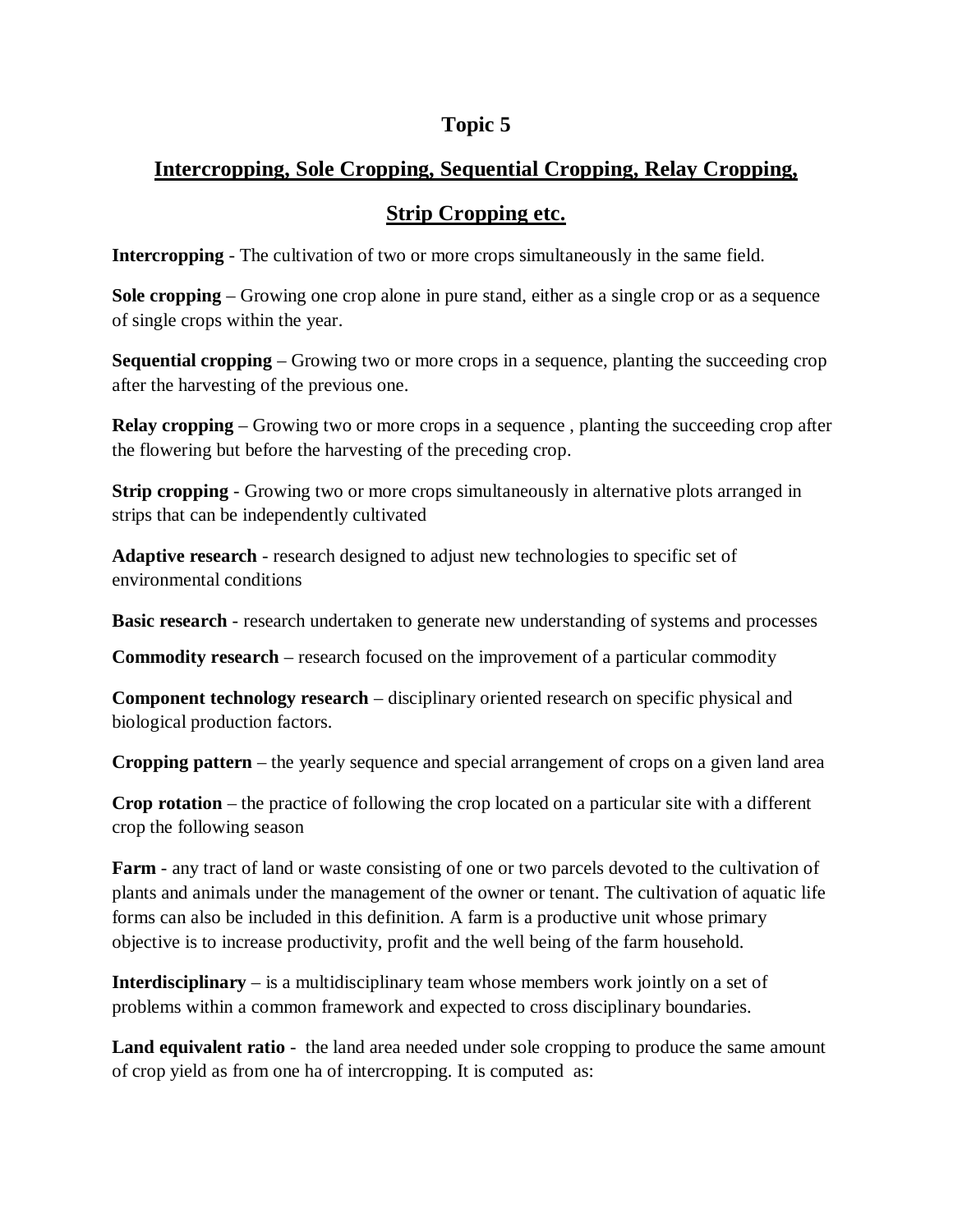| $LER = -$ | Maize yield in intercrop | ground nut yield in intercrop |
|-----------|--------------------------|-------------------------------|
|           | (2.5 t/ha)               | (1.2 t/ha)<br>$= 1.50$        |
|           | Maize yield in sole crop | ground nut yield in sole crop |
|           | (3.0 t/ha)               | (1, 8 t/ha)                   |

**Multidisciplinary** – this is where representatives of different disciplines work towards a common goal but within the confines of their own discipline

**On.- farm research with a farming systems perspective –** research based on the assumption that in order to develop appropriate technologies for small farmers, it is necessary to understand the circumstances of the farmers and to test proposed technologies in farmer's fields.

**On-farm trials -** experiments carried out in farmer fields or with their livestock.

**Rapid rural appraisal** – an informal method of rural data gathering selected to be quicker and more cost effective than the traditional survey methods

**Recommendation domain** – a group of roughly homogenous farmers with similar circumstances for whom we can make more or less the same recommendation

**Strategic research** – research aimed at solving specific problems of strategic importance

**Systems approach** – a scientific method which seeks to understand the complexity of systems through studying their interrelationships rather than their constituent components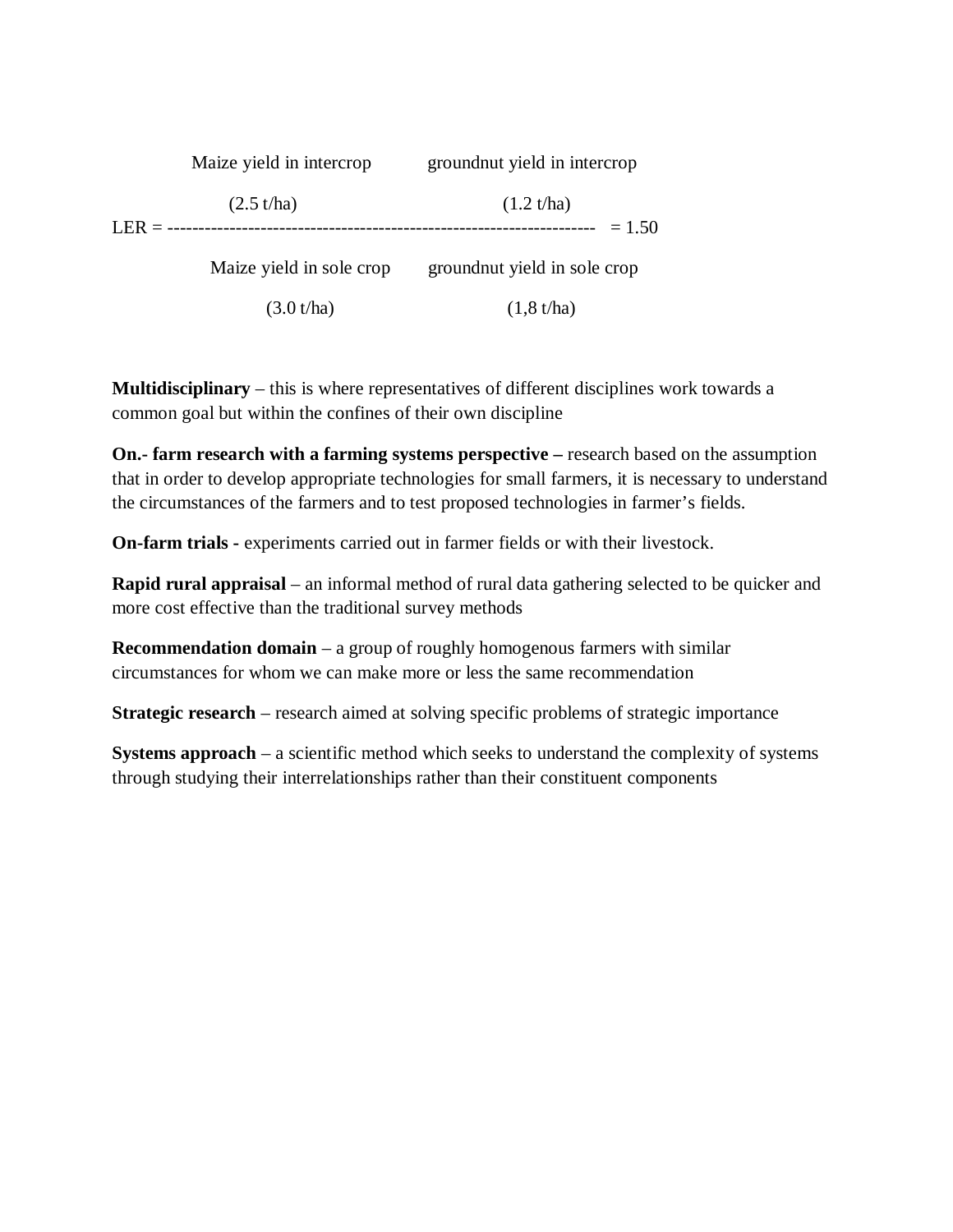# **Important crop based farming systems: lowland rice-based, upland cerealbased, root crop - based , small scale mixed farming, irrigated small-holder farming, small-holder farming with plantation (perennial) crops and agroforestry**

Crop based farming system is synonymous with cropping system. It refers to the crop production activity of the farm. It describes all the cropping pattern grown on the farm and their interaction with farm resources, other household enterprises, the physical, biological and socio-economic factors of the environment

Lowland rice-based system

- Main features
- Geographic location
- Crops cultivated
- Socio-economic aspects
- Productivity
- Sustainability
- Future major issues

Upland cereal based

- Main features
- Geographic location
- Crops cultivated
- Socio-economic aspects
- Productivity
- Sustainability
- Future major issues

Small-scale mixed farming

- Main features
- Geographic location
- Crops cultivated
- Socio-economic aspects
- Productivity
- Sustainability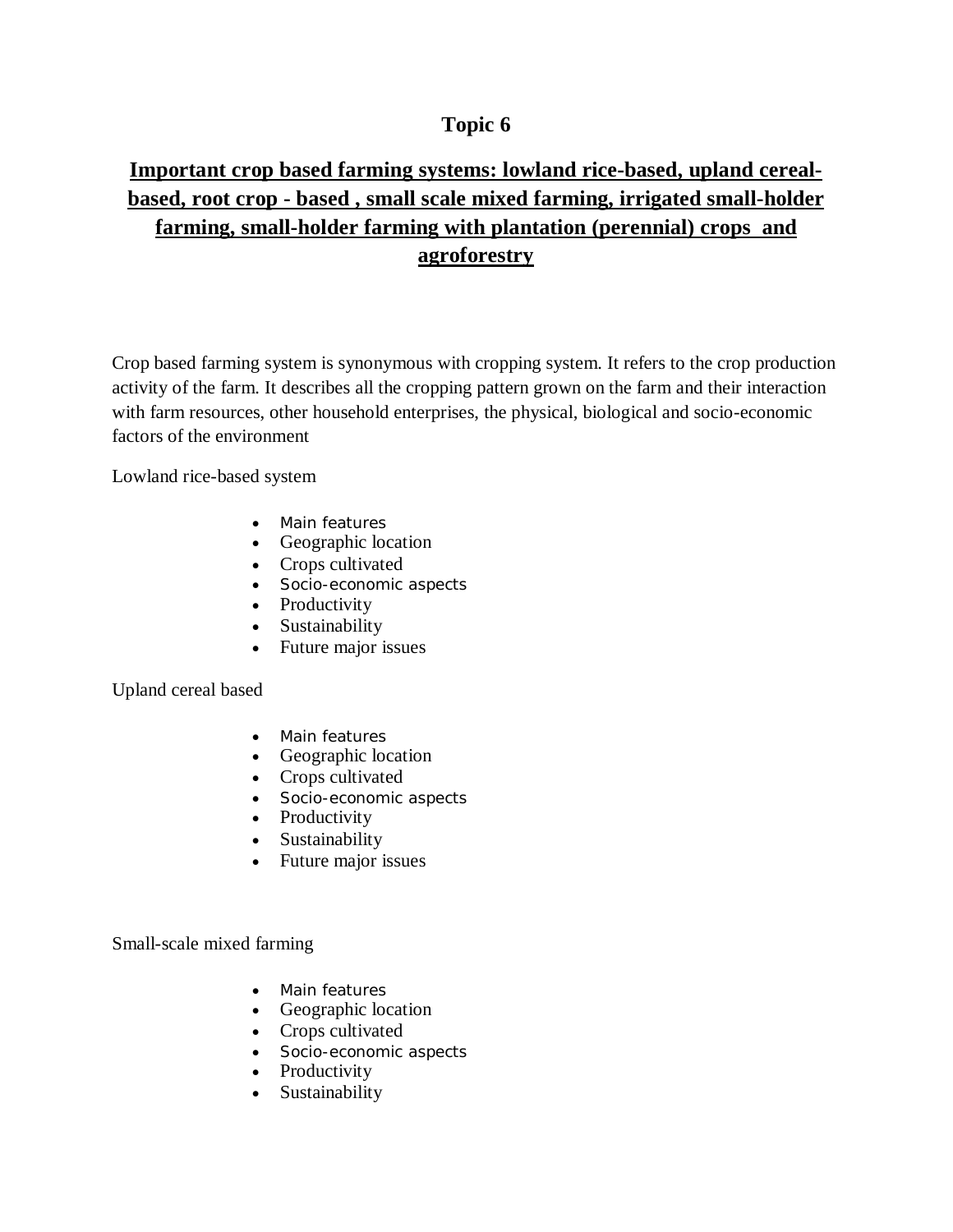• Future major issues

Irrigated small holder farming

- Main features
- Geographic location
- Crops cultivated
- Socio-economic aspects
- Productivity
- Sustainability
- Future major issues

Small holder farming with plantation and perennial crops

- Main features
- Geographic location
- Crops cultivated
- Socio-economic aspects
- Productivity
- Sustainability
- Future major issues

Agro-forestry

- Definition
- Major practices
- Characteristics of trees
- Socioeconomi characteristics
- Crop and tree management
- Soil fertility management

Alley cropping

- Definition
- Characteristics
- Advantages and disadvantages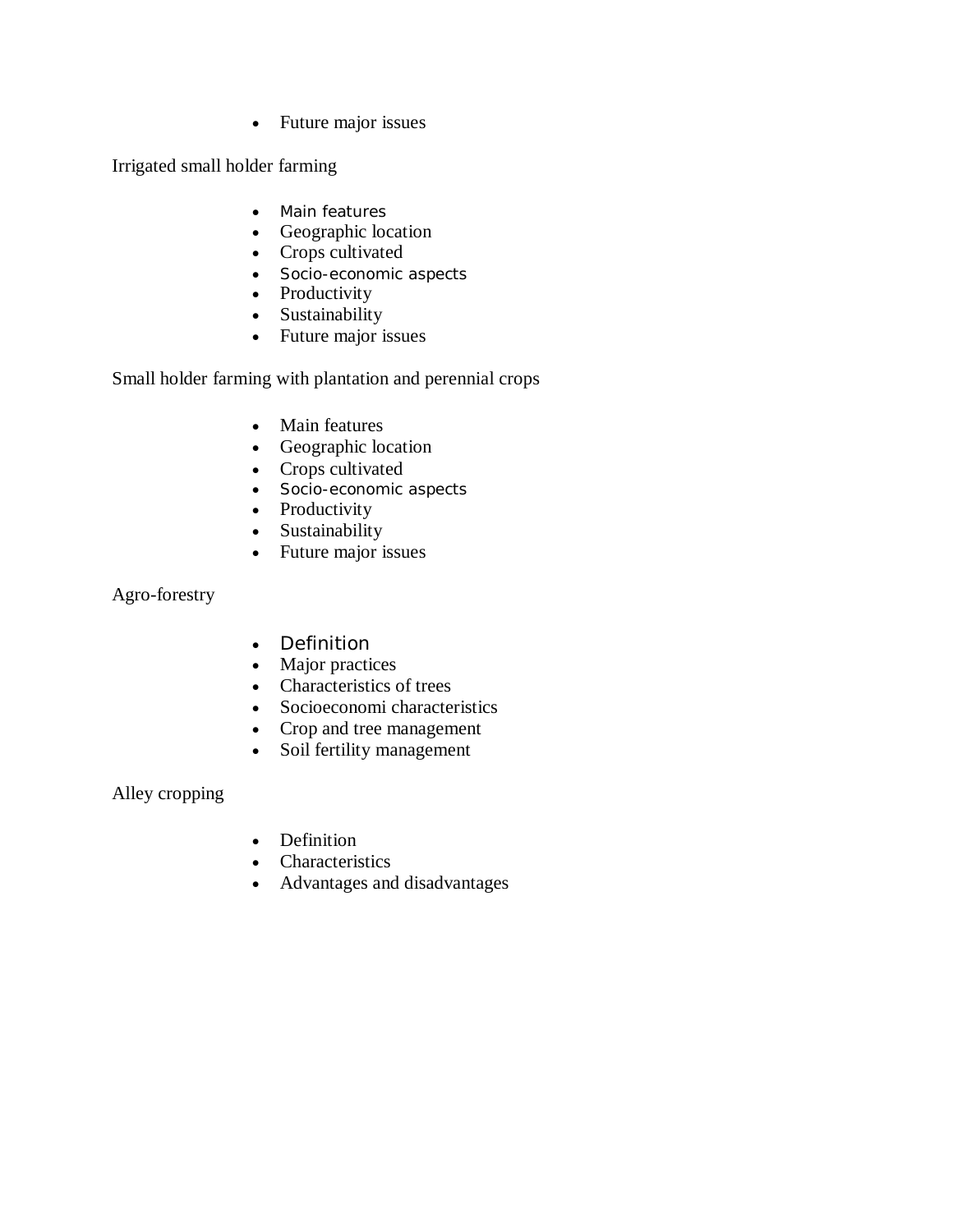## **Farming systems research: descriptive and prescriptive**

History of agricultural research in Nigeria

- Started by colonial government
- Aimed at export cash crops for colonial industry
- Food crops added after independence the 1960's
- Concern about relevance of research to needs of farmers in 1970's
- Research was not strongly linked to extension
- Farming systems research perspective came into being in the early 1980's because farmers were not adopting improved technologies

On-farm adaptive research

- Designed to adjust new technologies to specific environment of farmers
- Allows research results developed on-station to meet objectives of farmers
- It aim at identifying in cooperation with farmers productive and sustainable technologies

Types of on-farm research

- According to research problem
- According to degree of farmer involvement
- According to state of knowledge

Framework for farming systems research

- Descriptive farming systems research or Diagnostic survey
- Prescriptive farming systems research (design, testing and extension stage

Experimental site selection Types of on-farm research

- Method of choosing experimental sites
- logistics
- Determinant of number of site

Farmer participation

- Working with individual or group
- Communication
- Contacting farmers
- Farmer training
- Farmer's practice